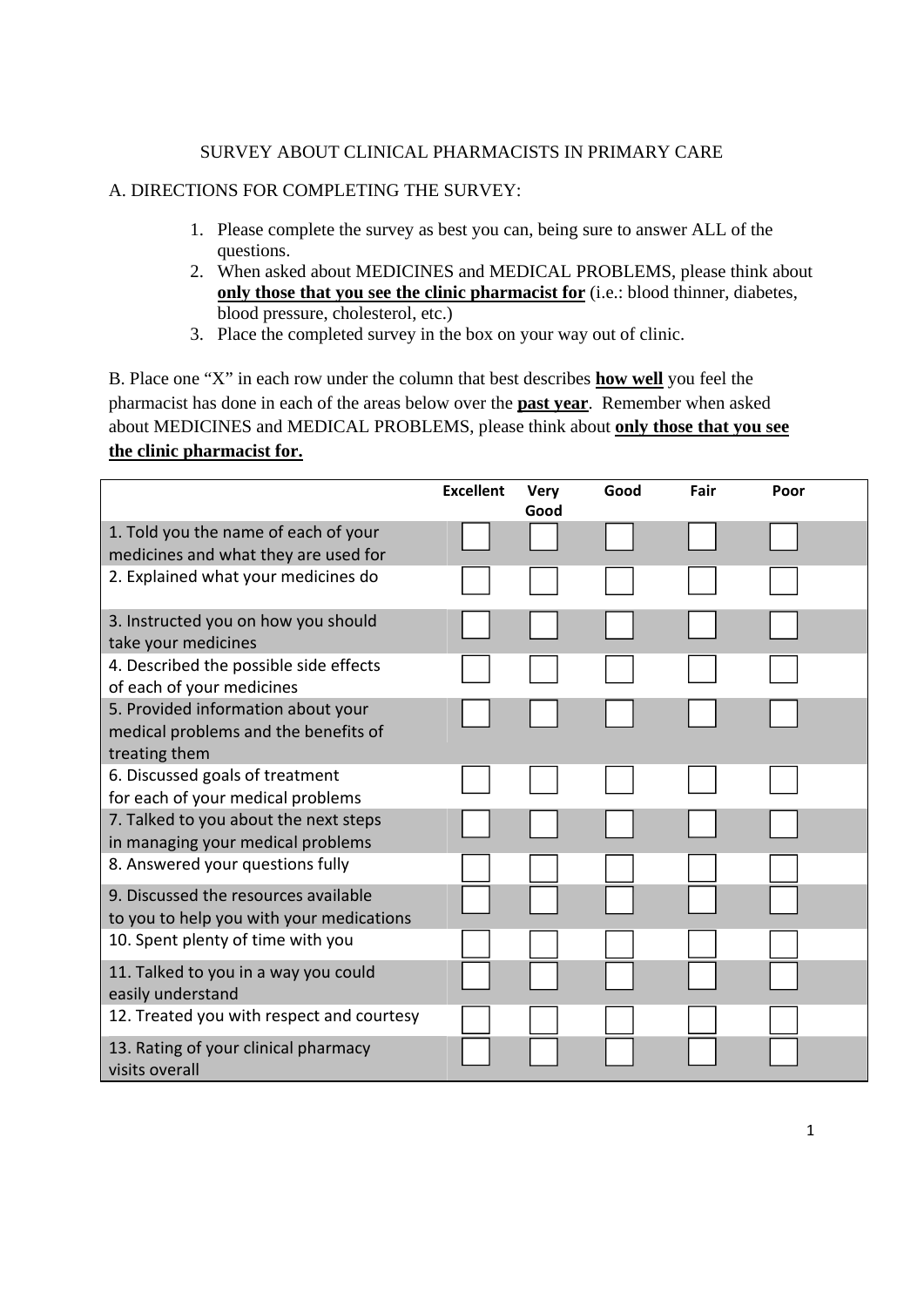C. Place one "X" in each box under the column that best describes **how important** you feel each of the areas below is to your health. When asked about MEDICINES and MEDICAL PROBLEMS, please think about **only those that you see the clinic pharmacist for.**

|                                                                                                       | <b>Extremely</b><br>Important | Very<br>Important | Important | Somewhat<br>Important | <b>Not</b><br>Important |
|-------------------------------------------------------------------------------------------------------|-------------------------------|-------------------|-----------|-----------------------|-------------------------|
| 1. Tells you the name of each of your<br>medicines and what they are used for                         |                               |                   |           |                       |                         |
| 2. Explains what your medicines do                                                                    |                               |                   |           |                       |                         |
| 3. Instructs you on how you should<br>take your medicines                                             |                               |                   |           |                       |                         |
| 4. Describes the possible side effects<br>of each of your medicines                                   |                               |                   |           |                       |                         |
| 5. Provides information about your<br>medical problems and the benefits of<br>treating them           |                               |                   |           |                       |                         |
| 6. Discusses goals of treatment<br>for each of your medical problems                                  |                               |                   |           |                       |                         |
| 7. Talks to you about the next steps<br>in managing your medical problems                             |                               |                   |           |                       |                         |
| 8. Answers your questions fully                                                                       |                               |                   |           |                       |                         |
| 9. Discusses the resources available<br>to you to help you with your medications                      |                               |                   |           |                       |                         |
| 10. Spends plenty of time with you                                                                    |                               |                   |           |                       |                         |
| 11. Talks to you in a way you can<br>easily understand                                                |                               |                   |           |                       |                         |
| 12. Treats you with respect and courtesy                                                              |                               |                   |           |                       |                         |
| 13. Rating of your clinical<br>pharmacy visits overall                                                |                               |                   |           |                       |                         |
| 14. Of all the items asked about<br>in questions 1 through 12, list<br>the 3 which you value the most | 1.                            | 2.                |           | 3.                    |                         |